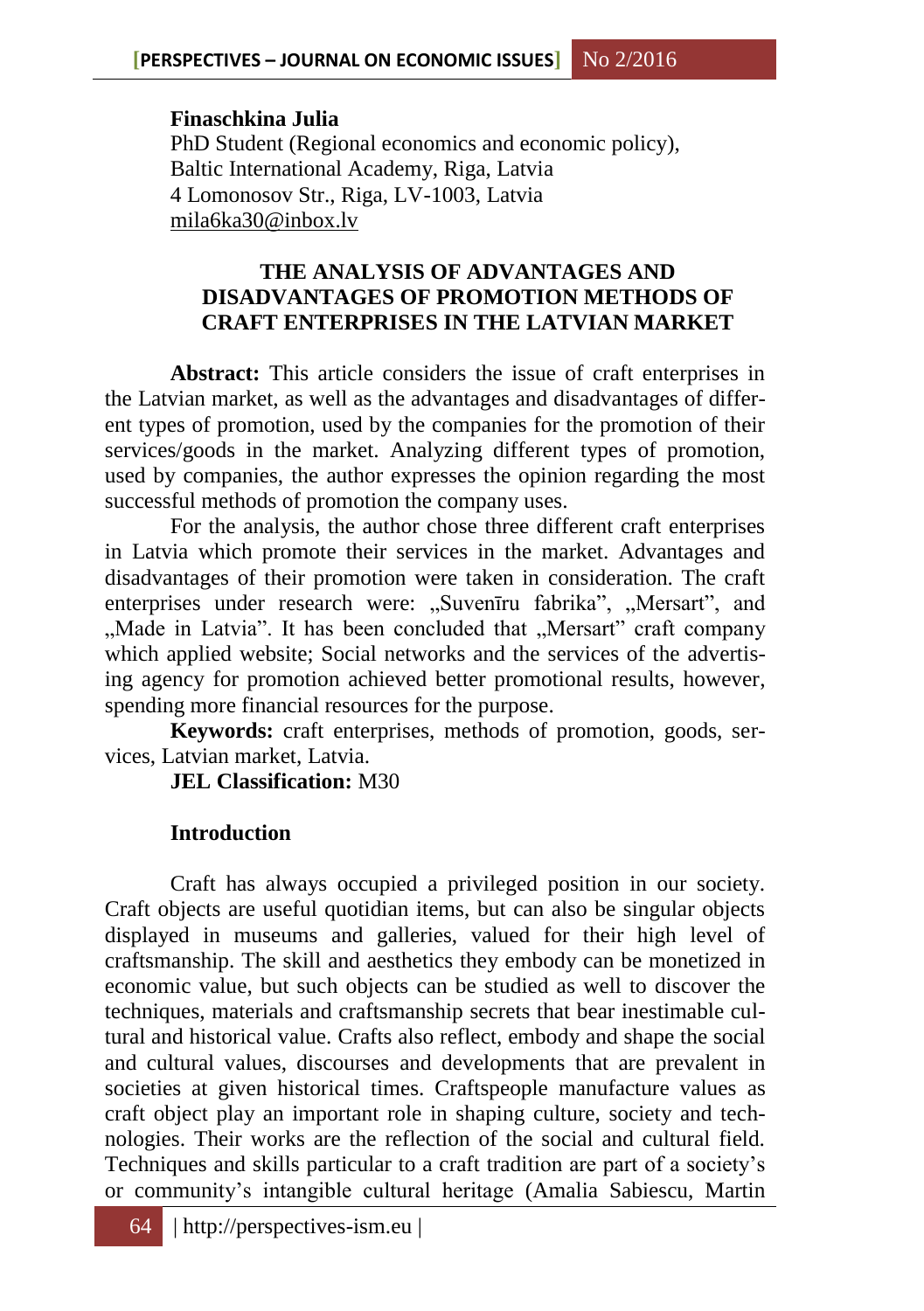Woolley, Catherine Cummings, and Janine Prins, 2015). However, the program of support of handicraft enterprises which would promote SMEs' growth and help them to effectively tackle problems and barriers is not still developed in Latvia.

# **The analysis of publications**

The topic of promotion for marketers is relevant. For example, one of the authors, Martin S. Bressler (2011, 2012, 2014), doing research of promotion, states that small businesses, engaged in craft economy (the author's note) can also differentiate their business venture from other, larger businesses, through their various promotional programs. Small businesses that understand promotion as a part of an integrated marketing campaign recognize the importance of this.

However, according to M. L. Kaluzhsky, promotion measures are aimed at the improvement of effectiveness of sales through the communication impact on staff, partners and consumers.

Smart small business owners seek opportunities to partner with other businesses and events. Businesses can coordinate their business promotions with local events which might include a Christmas or other holiday event. The image could be either formal or informal, based on product quality, atmosphere, lifestyle, or some other characteristic. Also, it is important to find new co-promotion ways and apply much creativity in the times of economic recession, state M. S. Bressler, L. A. Bressler and M. E. Bressler (2011).

A reverse family business is a relatively new concept of SMEs development, and namely in services, proved its existence by M. S. Bressler, K. Campbell and B. Elliott (2014) in their paper 'The Reverse Family Business: An Emerging Trend in Entrepreneurship'. They investigated the situation when parents work in businesses led by their children. Out of the 828 small business owners in the USA who responded to the survey questionnaire, 113 reported that one or both of their parents are working in their business. This new evidence of small enterprises development and functioning shows deep social and economic connection between the generations as well as possibility to have reverse business model at small family enterprises, when children set up a new business and employ their parents (such a situation stated 54% of the researched respondents). It gives the ground for assumption of innovative methods of management and promotion in various business fields, and particularly crafting, which brings in the younger generation, as well as shows the way for acquiring new labour resurce to the field.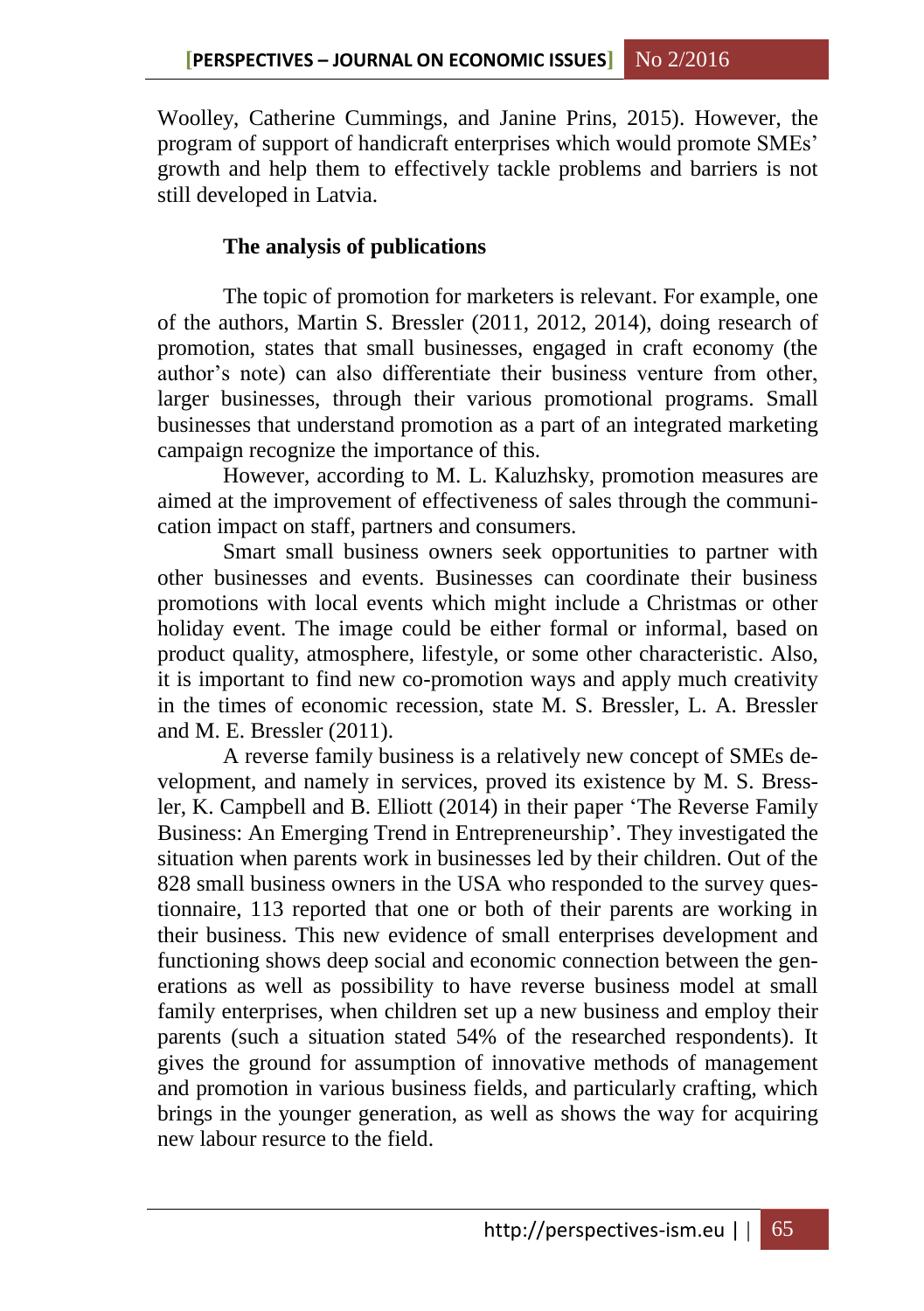Business model, marketing and promotion of traditional craft are explored in Slovakia by such researchers as E. Hvizdová and B. Balogová (2016).

It is possible to discuss the published researches and articles on the topic of research of promotion of craft services or a craft product promotion, but the topic of the reveal of the advantages and disadvantages of methods of promotion of craft enterprises and their analysis in the Latvian market has not been considered and therefore represents an existing issue.

**The goal of the article** is to carry out the analysis of the advantages and disadvantages of promotion methods of craft enterprises in the Latvian market, in particular enterprises chosen by us as the examples.

As objectives, the author has determined to reach the goal by identifying:

- the definition of craft as an element of cultural heritage;

- the identification of issues and needs of craft enterprises;

- the advantages and disadvantages of different methods of promo-

tion;

- the most successful method of promotion of craft enterprises in the Latvian market.

## **Results**

## **Crafts as an element of cultural heritage**

Traditional craftsmanship is perhaps the most tangible manifestation of intangible cultural heritage. There are numerous expressions of traditional craftsmanship: tools; clothing and jewelry; costumes and props for festivals and performing arts; storage containers, objects used for storage, transport and shelter; decorative art and ritual objects; musical instruments and household utensils, and toys, both for amusement and education. Many of these objects are only intended to be used for a short time, such as those created for festival rites, while others may become heirloom that are passed from generation to generation. The skills involved in creating craft objects are as varied as the items themselves.

Like other forms of intangible cultural heritage, globalization poses significant challenges to the survival of traditional forms of craftsmanship. Environmental and climatic pressures impact on traditional craftsmanship too, with deforestation and land clearing reducing the availability of key natural resources. Even in cases where traditional artisanship develops into a cottage industry, the increased scale of production may result in damage to the environment.

Many craft traditions involve 'trade secrets' that should not be taught to outsiders, but if family members or community members are not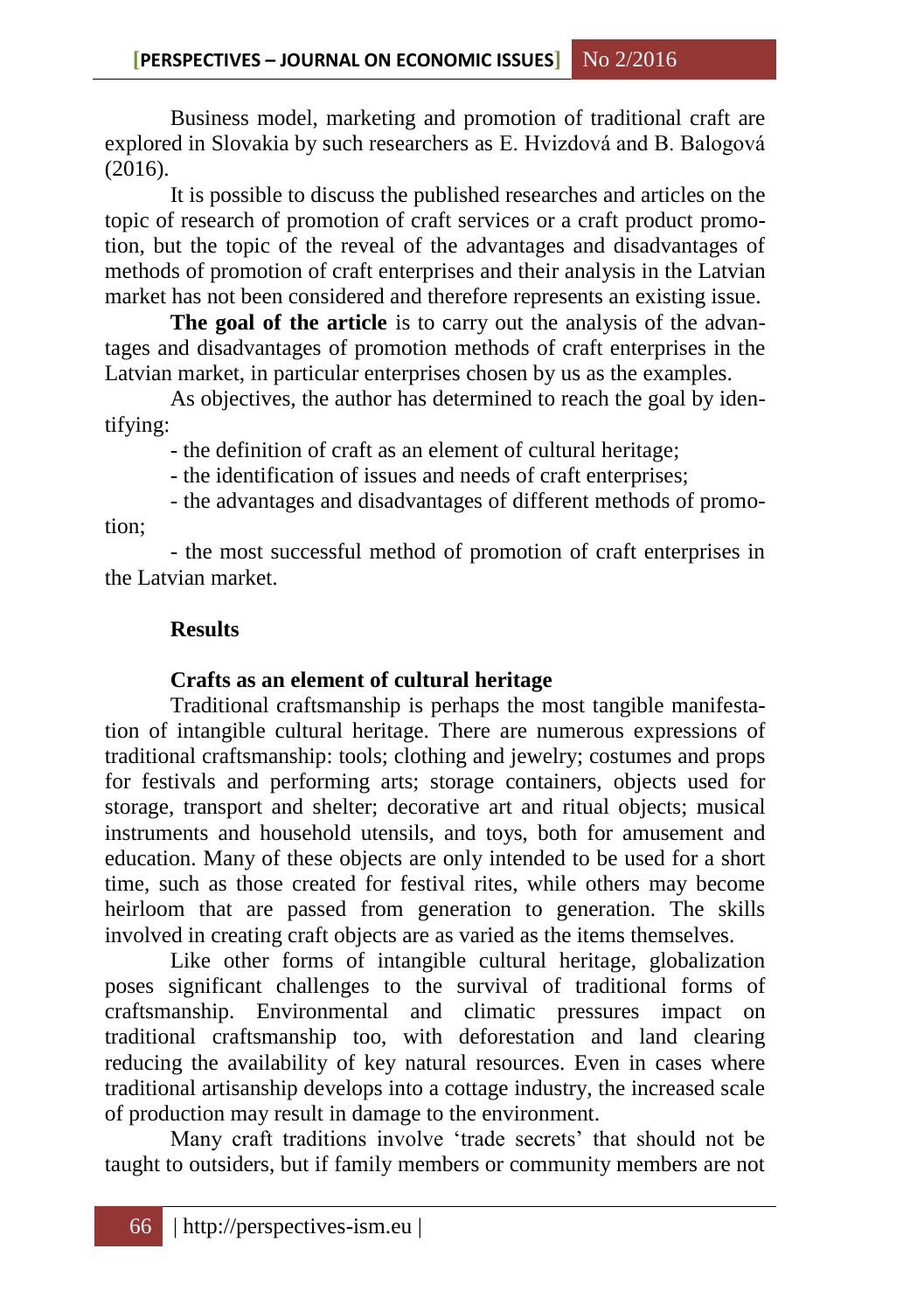interested in learning it, the knowledge may disappear because sharing it with strangers violates tradition.

The goal of safeguarding, as with other forms of intangible cultural heritage, is to ensure that the knowledge and skills associated with the traditional artisanry are passed on to future generations so that crafts can continue to be produced within their communities, providing livelihoods to their makers and reflecting creativity.

Legal measures, such as intellectual property protections and patent or copyright registrations, can help a community to benefit from its traditional motifs and crafts (UNESCO, 2003).

Clarifying, what is an intangible cultural heritage, it is possible to note that the term 'cultural heritage' has changed content considerably in recent decades, partially owing to the instruments developed by UNESCO. ‗Cultural heritage does not end at monuments and collections of objects. Cultural heritage also includes traditions or living expressions inherited from our ancestors and passed on to our descendants, such as [oral traditions,](http://www.unesco.org/culture/ich/index.php?lg=en&pg=00053) performing arts, [social practices, rituals, festive events,](http://www.unesco.org/culture/ich/index.php?lg=en&pg=00055) [knowledge and practices concerning nature and the universe](http://www.unesco.org/culture/ich/index.php?lg=en&pg=00056) or the [know](http://www.unesco.org/culture/ich/index.php?lg=en&pg=00057)[ledge and skills to produce traditional crafts'](http://www.unesco.org/culture/ich/index.php?lg=en&pg=00057) (UNESCO, 2003).

While fragile, intangible cultural heritage is an important factor in maintaining cultural diversity in the face of growing globalization. An understanding of the intangible cultural heritage of different communities helps with intercultural dialogue, and encourages mutual respect for other ways of life.

The importance of intangible cultural heritage is not the cultural manifestation itself, but rather the wealth of knowledge and skills that are transmitted through it from one generation to the next. The social and economic value of this transmission of knowledge is relevant to minority groups and for mainstream social groups within a State, and is as important for developing States as for developed ones.

Intangible cultural heritage does not only represent inherited traditions from the past, but also contemporary rural and urban practices in which diverse cultural groups take part;

We may share expressions of intangible cultural heritage that are similar to those practised by others. Whether they are from the neighbouring village, from a city on the opposite side of the world, or have been adopted by peoples who have migrated and settled in a different region, they all are intangible cultural heritage: they have been passed from one generation to another, have evolved in response to their environments and they contribute to giving us a sense of identity and continuity, providing a link from our past, through the present, and into our future.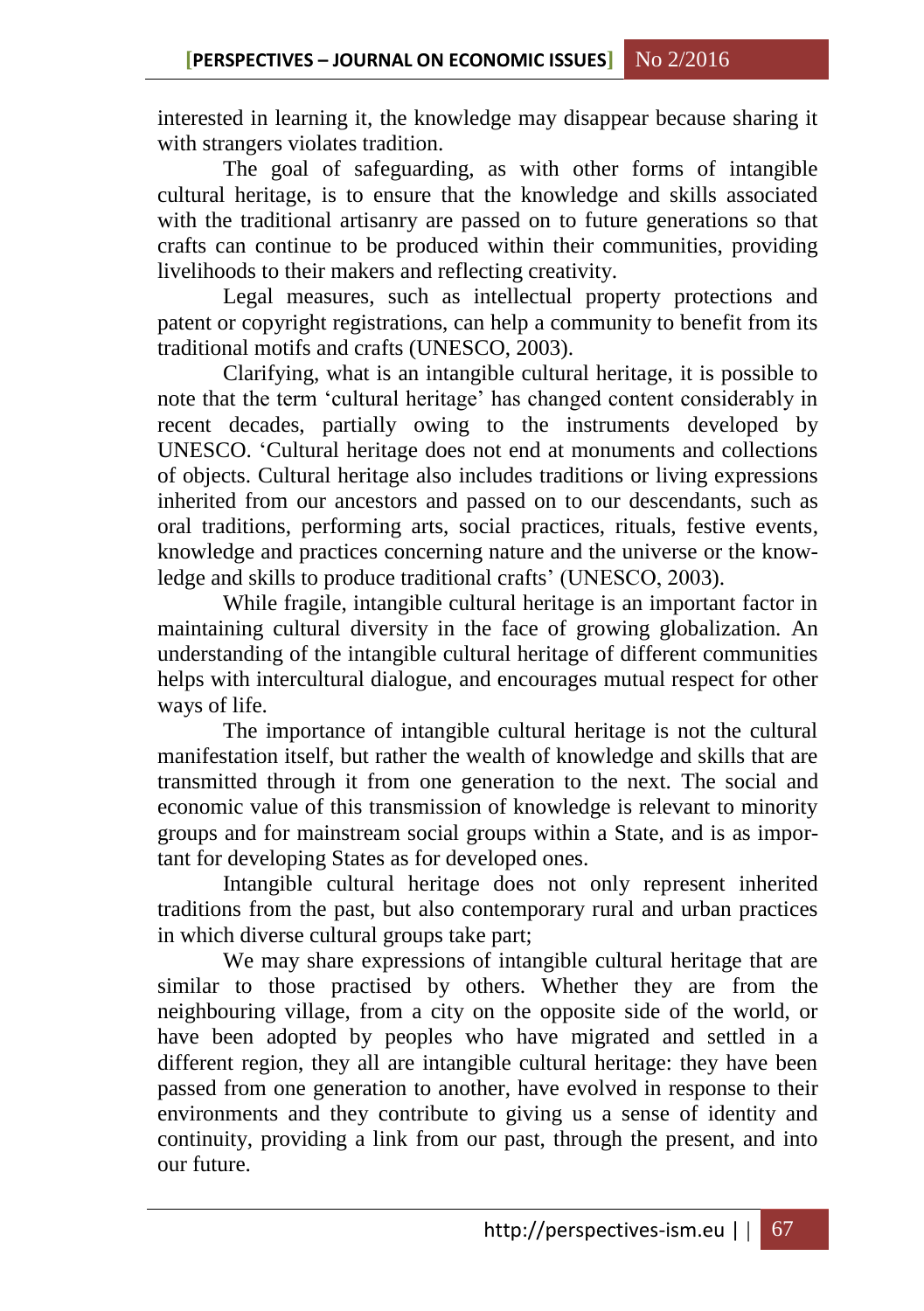• Intangible cultural heritage does not give rise to questions of whether or not certain practices are specific to a culture. It contributes to social cohesion, encouraging a sense of identity and responsibility which helps individuals to feel part of one or different communities and to feel part of society at large;

• Intangible cultural heritage is not merely valued as a cultural good, on a comparative basis, for its exclusivity or its exceptional value. It thrives on its basis in communities and depends on those whose knowledge of traditions, skills and customs are passed on to the rest of the community, from generation to generation, or to other communities;

• Intangible cultural heritage can only be heritage when it is recognized as such by the communities, groups or individuals that create, maintain and transmit it – without their recognition, nobody else can decide for them that a given expression or practice is their heritage (UNESCO, 2003).

Having determined crafts as elements of cultural heritage, let us analyse the issues and needs of craft enterprises in Latvia.

## **The issues and needs of craft enterprises in Latvia**

The craft enterprises are directly affected by such known challenges as demographic changes, the ageing, scarcity of workers, as well as depend on such issues as the attraction of a great number of young and skilled people for the purpose of increase of employment of population and number of small and craft enterprises.

The demographic issues are related to the age structure of the European population, the subsequent decrease of working age of the population and aging of a labor force of the company. While such measures, as the increase of the number of women and the level of employment of older employees play an important role in this context, besides that the active response measures are required.

In order to solve the stated problem, namely the issue of promotion of craft enterprises in the Latvian market, enterprises have to think over carefully their promotion policy and use such powerful promotion tool, as website, where the company will be able to assert itself. One more of promotion tools, which not only today is very popular, but also very effective, is social networks. By the means of social networks companies not only can cover a large target audience, but also to raise the awareness and popularity of their goods/services.

In addition, to solve the problem, related, for example, to the lack of labor force, the craft enterprises can hire people with disabilities and young specialists to increase the level of employment of the population.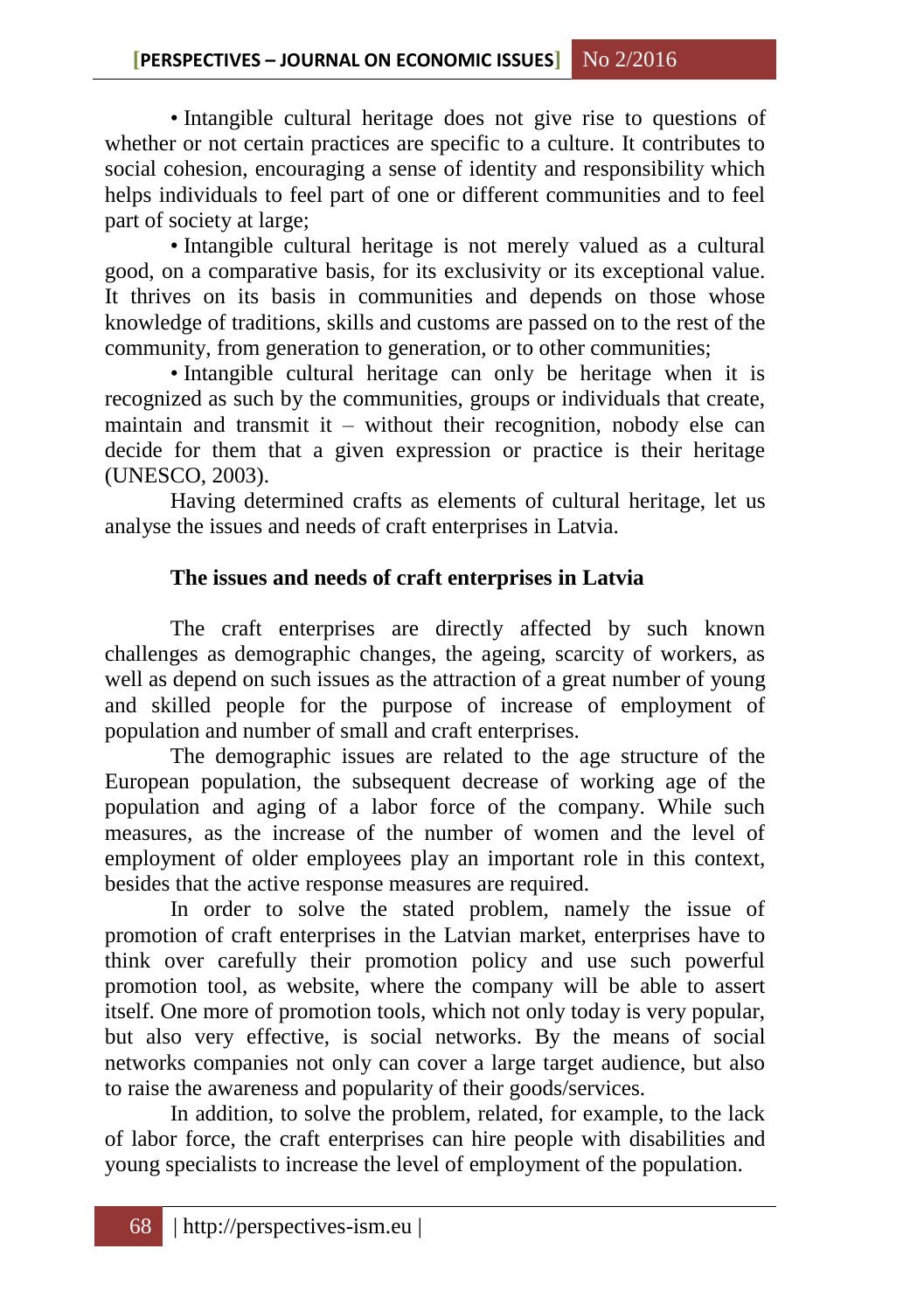In this article, the author analyses in details as 3 different Latvian craft enterprises promote their services in the market, as well as advantages and disadvantages of their promotion**.**

The first company "Suvenīru fabrika" promotes its services, using the website.

A well-designed website it is a serious tool for solving a wide variety of tasks. With your own website, everyone can start his/her own business, to develop the already existing business, to present its services/goods and impose the other requirements on the system. Workhorse, operating 24 hours per day, has the possibility of access from anywhere in the world. Everything is limited only by the imagination and needs.

Identifying advantages and disadvantages of promotion method of the company  $\sqrt{S}$  Suventiculary, let us identify

### **Strengths:**

 $\triangleright$  The website it is a face of any modern company (on it can be introduced any information, which can be useful for partners, customers, dealers.)

 $\triangleright$  There is a possibility of constant modernization and increase of functionality.

 $\triangleright$  The website it is mass media (information distribution, on the website the news, a catalogue of products, solutions and services, diverse, helpful information are placed, there is an opportunity to organize a forum for discussion of important issues, discussions).

 $\triangleright$  The website can operate in multi-lingual mode that will provide an opportunity to provoke the interest of people from various nooks of the planet.

 $\triangleright$  The companies, which don't have at least a minimum online presence lose up to 25% of customers, who know about the given company by hearsay, have tried to find its requisite details via the Internet and have come across competitive companies or even drop an idea of cooperation with this company because of the banal inability to find information about how to contact with it.

 $\triangleright$  Using the website it is possible to attract your target audience. This is done by the contextual or media advertising.

 $\triangleright$  The website provides an opportunity to decrease the burden of employees of the company (on the website is placed all the necessary information: the availability of goods, their prices, functional capabilities of different models, delivery terms, the possibility of credit, etc.).

 $\triangleright$  The credibility to the companies, which have a quality website, as a rule is higher than to the companies, which don't have the website at all.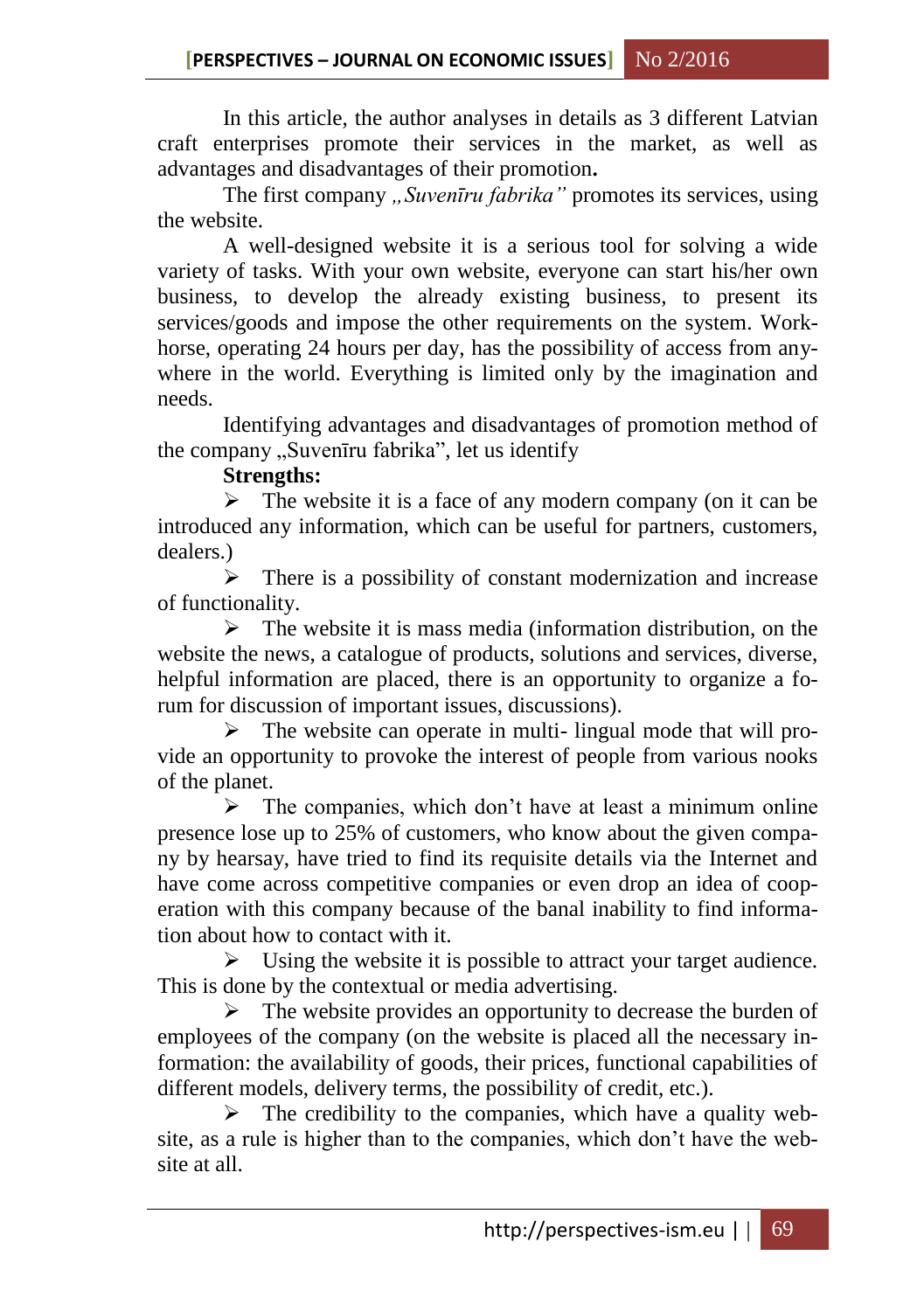$\triangleright$  The website operates 24 hours per day, 7 days per week, 365 days per year.

 $\triangleright$  On the website it is possible to place individual information, designed for dealers, partners, which is protected for the access to the other visitors (special prices, dealers and partner discounts and newsletters, etc.).

 The analysis of attendance will allow getting the various information due to which it is possible to analyse the interest to specific service or goods.

## **Weaknesses**

 $\triangleright$  Serious webprojects require expensive support and at least in small staff or to order the support of the website. The hosting of the website is required that entails a small, but fixed costs.

 $\triangleright$  On the website or server can be made attacks and break-ins. (When ordering the maintenance of the website, the consequences of such attacks are easily removable).

The exclusive design is very expensive — from 1000\$. (It is associated with the long, difficult work of web - designer and layout designer.) (Iligan Studio, n. d.).

The second object of the analysis of methods of promotion is the craft company "Made in Latvia".

This company promotes its services and goods not only by the means of the website, but also on the social networks, such as facebook and draugiem.lv. This method of promotion as any other method has its advantages and disadvantages.

Promoting your product/service/company on the social networks it is possible to highlight the following advantages:

1) To communicate for long –term with your consumer;

2) To increase sales growth/traffic/subscriptions;

3) To find namely your target audience by age, sex, etc.;

4) To raise the awareness of your product/service/company;

5) To raise the awareness and knowledge about you, your target audience;

6) To form and increase the loyalty of the audience;

7) Quickly respond to the issues of consumers;

8) To detect and neutralize the negative reviews about you in time;

9) To from a brand;

This method of promotion has the following disadvantages:

1) In the absence of work experience with the social networks, there is a risk of unproductive spent of time and financial resources;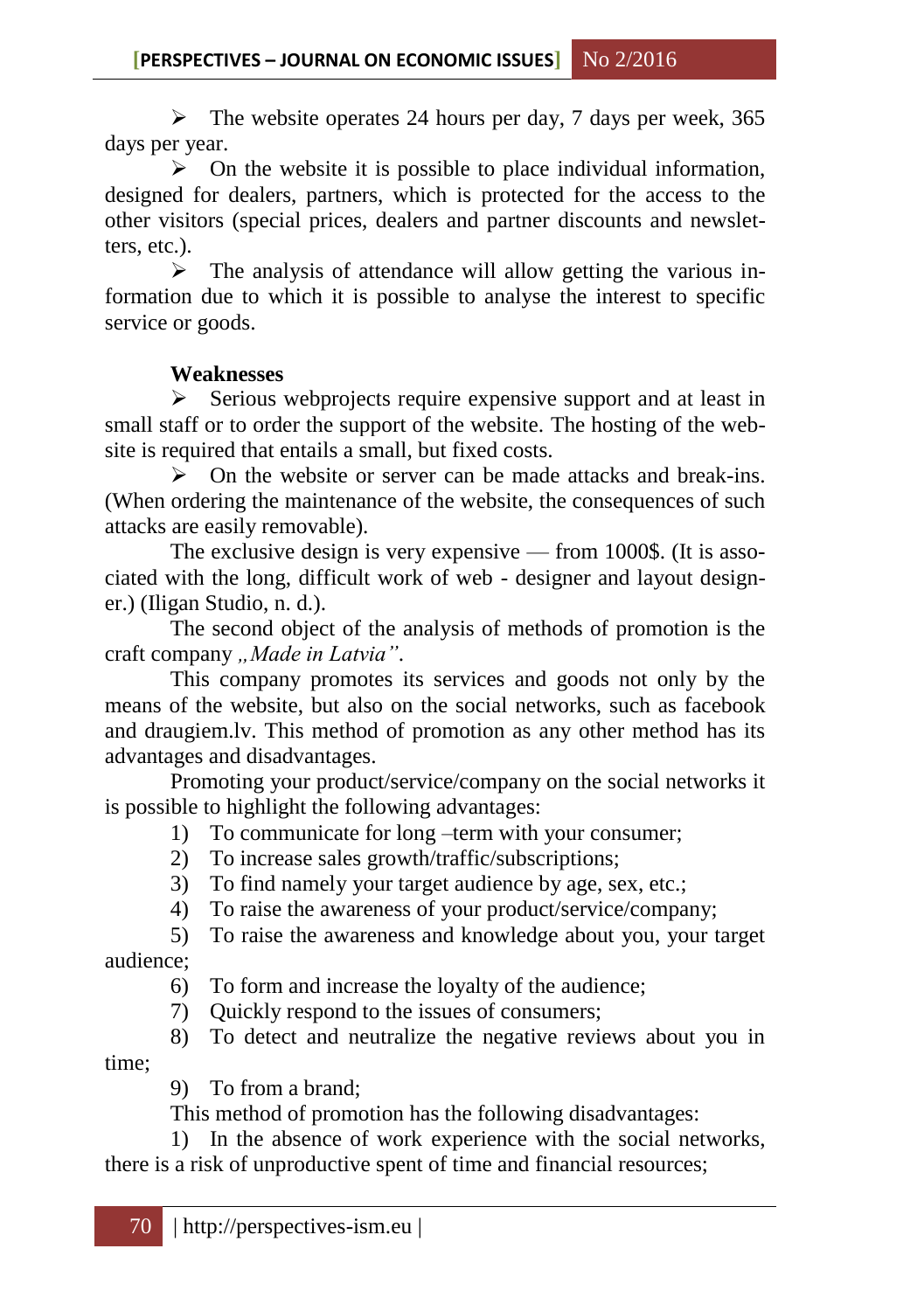2) Not all "topics" are promoted on the social networks equally well. In most cases it works well for B2C, С2С, with B2B it's not very simple;

3) There are risks to be non-demanded and misunderstood by consumers;

4) There are risks of wrong choice of target audience;

5) There are risks of wrong choice of strategy that can entail a large number of negative reviews and opposite result for us;

6) It is necessary to be ready for constant interaction with the target audience.

Promotion on social networks is a powerful tool, which allows you to work effectively with the image of the company, to increase the loyalty of the audience. It is, of course, not an alternative of search promotion or contextual advertising; it is another type of promotion, which, along with the above-mentioned tools and with the maximum responsible approach – gives very good results (V. Sokolova, 2011).

The third company *"Mersart*" promotes its services also by the means of a website and advertising agency.

Further the author has analyzed the advantages and disadvantages of such promotion through an agency and work with own specialist.

### **Advantages:**

 $\checkmark$  Usually, it is cheaper than to have a specialist on the staff;

 $\checkmark$  The confirmed professionalism of employees (certificates, statuses, etc.);

## **Disadvantages:**

 $\checkmark$  No dipping in your business;

 $\checkmark$  With a small budget, there is a risk that your project will be served residually. It is associated with the stupid system of motivation in the agency, when the main part of the salary of the employee makes the percent of turnover of large customers. Naturally, in such situation the employee spits on small ones, because their existence has a small influence on his/her salary;

 $\checkmark$  There is no direct contact with the executor. As a rule, executor leads 10 different projects and he/she has no time to communicate with the customer. For this purpose one more layer has appeared - account manager (who, by the way, also has 10 different projects). Broken telephone works out quite often.

Promotion, using the specialist on the staff**.** 

## **Advantages:**

 $\checkmark$  Prompt response to your requirements, remarks;

 $\checkmark$  Excellent control over the process of promotion, full transpa-

rency;

Full dipping in your business;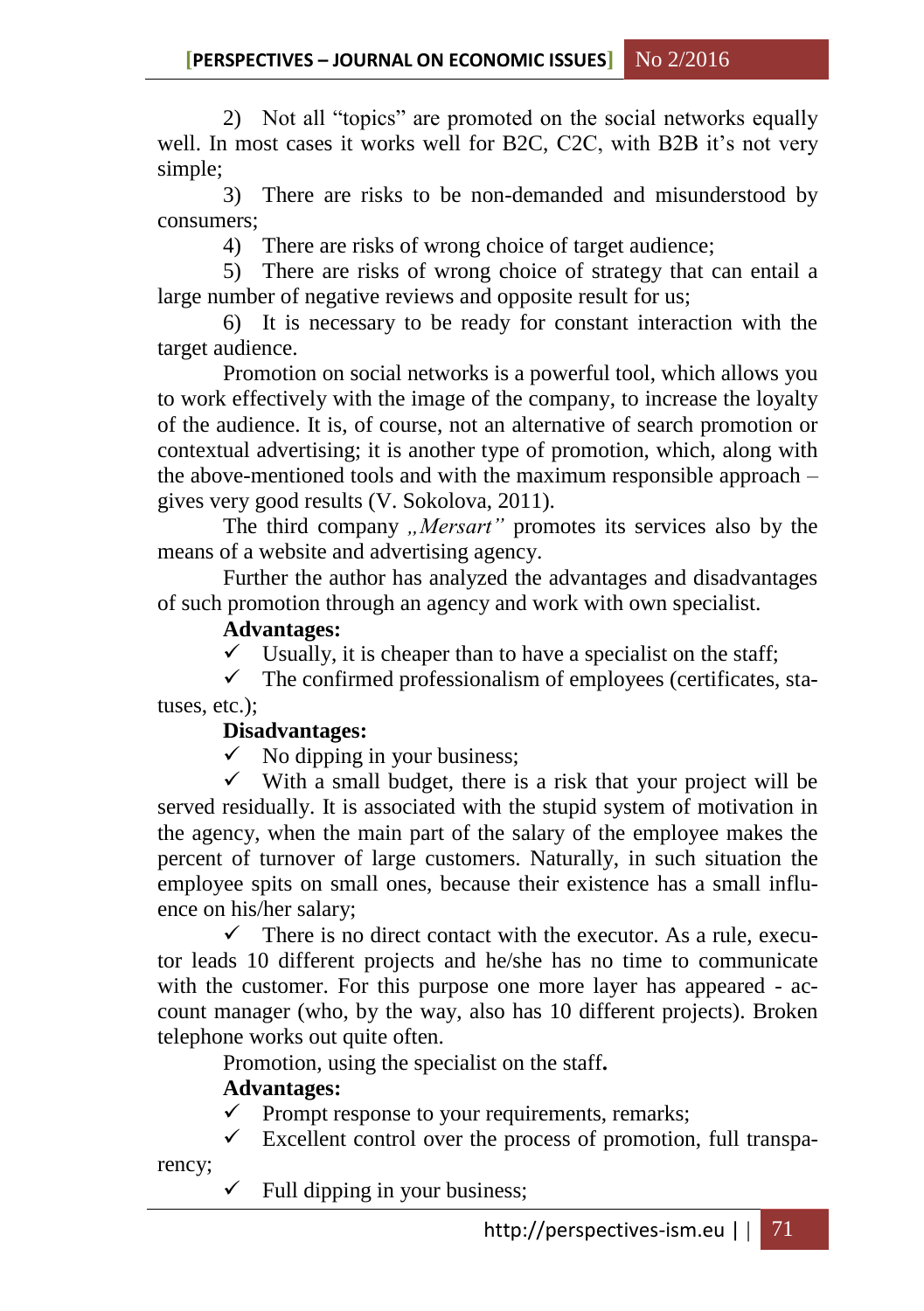### **Disadvantages:**

 $\checkmark$  For small business more expensive than agency;

If the management has no specialist sufficient for his/her evaluation, motivation and control of competences, the specialist may not work for 100% (adsforsite.ru, n. d.).

Having analyzed, all advantages and disadvantages of methods of promotion of each of the companies, the author can conclude that the most successful methods of promotion has chosen the company "Made in Latvia", as the use of social networks for business today is very popular and because of its popularity and large number of users on the social networks allows increasing the awareness of its services/products, as well as the company itself and as a consequence to increase the volumes of sales. In addition, such method of promotion helps to increase the awareness and knowledge of target audience about you. Besides that, the possibility emerges in time to detect and neutralize the negative reviews about the company.

According to the opinion of the author, the successful methods of promotion have chosen the "Mersart" company, such as: promotion by the means of a website and work with the own specialist.

Further, the author of the research the obtained results of comparative analysis of craft enterprises and their methods of promotion systematizes in the table (See. Table 1).

Table 1. **The comparative analysis of craft enterprises and their methods of promotion**

| Company          | Website | Social   | Advertising |
|------------------|---------|----------|-------------|
|                  |         | networks | agencies    |
| Suvenīru fabrika |         |          |             |
| Made in Latvia   |         |          |             |
| <b>Mersart</b>   |         |          |             |

Source: Own results

## **Conclusions**

In the article, the crafts were considered by the author from the point of view of an element of cultural heritage. The carried out research has allowed the author to conclude that crafts has always occupied a privileged position in our society, as well as reflect, embody and form social and cultural values.

The author has analyzed the advantages and disadvantages of methods of promotion of craft enterprises in the Latvian market, using the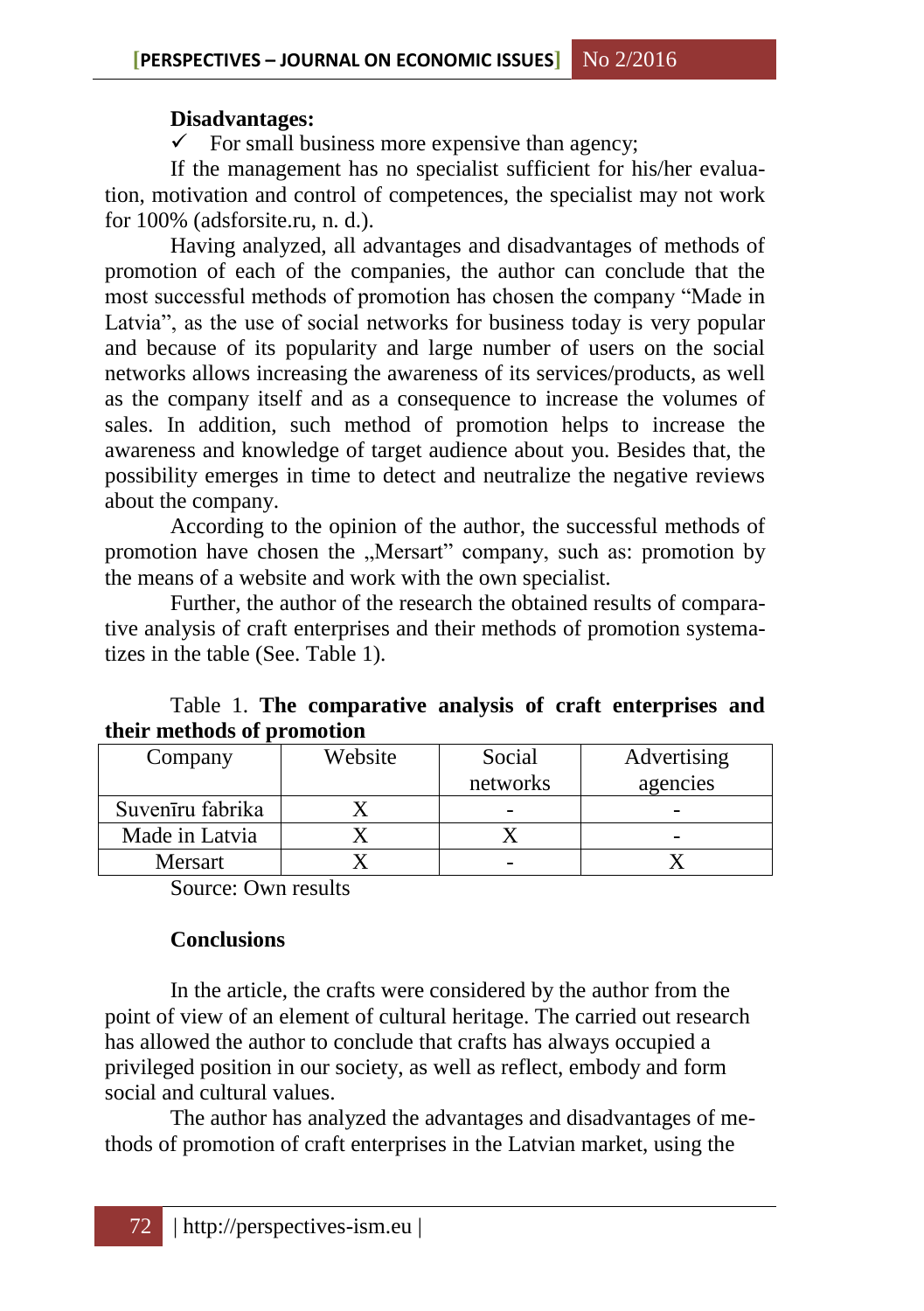example of specific enterprises, namely "Made in Latvia", "Mersart" and "Suvenīru fabrika".

Besides that, there were identified the issues and needs of craft enterprises. The research identified the most successful methods craft enterprises promotion in the Latvian market.

# **Bibliography**

SABIESCU, A., WOOLLEY, M., CUMMINGS, C., PRINS, J., 2015. Online Maker Communities: Craft and Engagement with cultural heritage. Access **and Access** mode: [https://culturalheritagecommunities.files.wordpress.com/2015/06/10amali](https://culturalheritagecommunities.files.wordpress.com/2015/06/10amaliasabiescu.pdf) [asabiescu.pdf](https://culturalheritagecommunities.files.wordpress.com/2015/06/10amaliasabiescu.pdf)

BRESSLER, M. S., 2012. How small businesses master the art of competition through superior competitive advantage. Journal of Management and Marketing Research, 11(1). Access mode: <http://www.aabri.com/manuscripts/121156.pdf>

BRESSLER, M. S., BRESSLER, L. A., BRESSLER, M. E., 2011. A study of small business technology adoption and utilization. Academy of Entrepreneurship Journal 17(2), 49-60. Access mode: [https://www.researchgate.net/profile/Martin\\_Bressler/publication/281034](https://www.researchgate.net/profile/Martin_Bressler/publication/281034896_A_Study_of_Small_Business_Technology_Adoption_and_Utilization/links/5614351308ae983c1b405db3.pdf) [896\\_A\\_Study\\_of\\_Small\\_Business\\_Technology\\_Adoption\\_and\\_Utilizatio](https://www.researchgate.net/profile/Martin_Bressler/publication/281034896_A_Study_of_Small_Business_Technology_Adoption_and_Utilization/links/5614351308ae983c1b405db3.pdf) [n/links/5614351308ae983c1b405db3.pdf](https://www.researchgate.net/profile/Martin_Bressler/publication/281034896_A_Study_of_Small_Business_Technology_Adoption_and_Utilization/links/5614351308ae983c1b405db3.pdf)

BRESSLER, M. S., CAMPBELL, K., ELLIOTT, B., 2014. The Reverse Family Business: An Emerging Trend in Entrepreneurship? Academy of Entrepreneurship Journal 20(2), 137-151. Access mode: [https://www.researchgate.net/profile/Havard\\_Asvoll/publication/2881017](https://www.researchgate.net/profile/Havard_Asvoll/publication/288101707_Abduction_deduction_and_induction_as_concepts_for_understanding_entrepreneurial_opportunities_A_meta-perspective_based_on_three_views_of_the_market_process/links/571b21ac08ae6eb94d0c8287.pdf#page=145) [07\\_Abduction\\_deduction\\_and\\_induction\\_as\\_concepts\\_for\\_understanding](https://www.researchgate.net/profile/Havard_Asvoll/publication/288101707_Abduction_deduction_and_induction_as_concepts_for_understanding_entrepreneurial_opportunities_A_meta-perspective_based_on_three_views_of_the_market_process/links/571b21ac08ae6eb94d0c8287.pdf#page=145) [\\_entrepreneurial\\_opportunities\\_A\\_meta-](https://www.researchgate.net/profile/Havard_Asvoll/publication/288101707_Abduction_deduction_and_induction_as_concepts_for_understanding_entrepreneurial_opportunities_A_meta-perspective_based_on_three_views_of_the_market_process/links/571b21ac08ae6eb94d0c8287.pdf#page=145)

[perspec-](https://www.researchgate.net/profile/Havard_Asvoll/publication/288101707_Abduction_deduction_and_induction_as_concepts_for_understanding_entrepreneurial_opportunities_A_meta-perspective_based_on_three_views_of_the_market_process/links/571b21ac08ae6eb94d0c8287.pdf#page=145)

[tive\\_based\\_on\\_three\\_views\\_of\\_the\\_market\\_process/links/571b21ac08ae6](https://www.researchgate.net/profile/Havard_Asvoll/publication/288101707_Abduction_deduction_and_induction_as_concepts_for_understanding_entrepreneurial_opportunities_A_meta-perspective_based_on_three_views_of_the_market_process/links/571b21ac08ae6eb94d0c8287.pdf#page=145) [eb94d0c8287.pdf#page=145](https://www.researchgate.net/profile/Havard_Asvoll/publication/288101707_Abduction_deduction_and_induction_as_concepts_for_understanding_entrepreneurial_opportunities_A_meta-perspective_based_on_three_views_of_the_market_process/links/571b21ac08ae6eb94d0c8287.pdf#page=145)

KALUZHSKY, M. L., n. d. The four types of promotion of goods in marketing. Access mode: [http://www.elitarium.ru/prodazhi](http://www.elitarium.ru/prodazhi-prodvizhenie-tovar-marketing-reklama-sponsorstvo-torgovlja/)[prodvizhenie-tovar-marketing-reklama-sponsorstvo-torgovlja/](http://www.elitarium.ru/prodazhi-prodvizhenie-tovar-marketing-reklama-sponsorstvo-torgovlja/) (in Russ.)

HVIZDOVÁ, E., BALOGOVÁ, B., 2016. Kreatívny priemysel vybraných remesiel východoslovenského regiónu. Prešov: Akcent Print. 124 s. ISBN: 978-80-89295-71-5

UNESCO, 2003. Traditional craftsmanship. Access mode: <http://www.unesco.org/culture/ich/en/traditional-craftsmanship-00057>